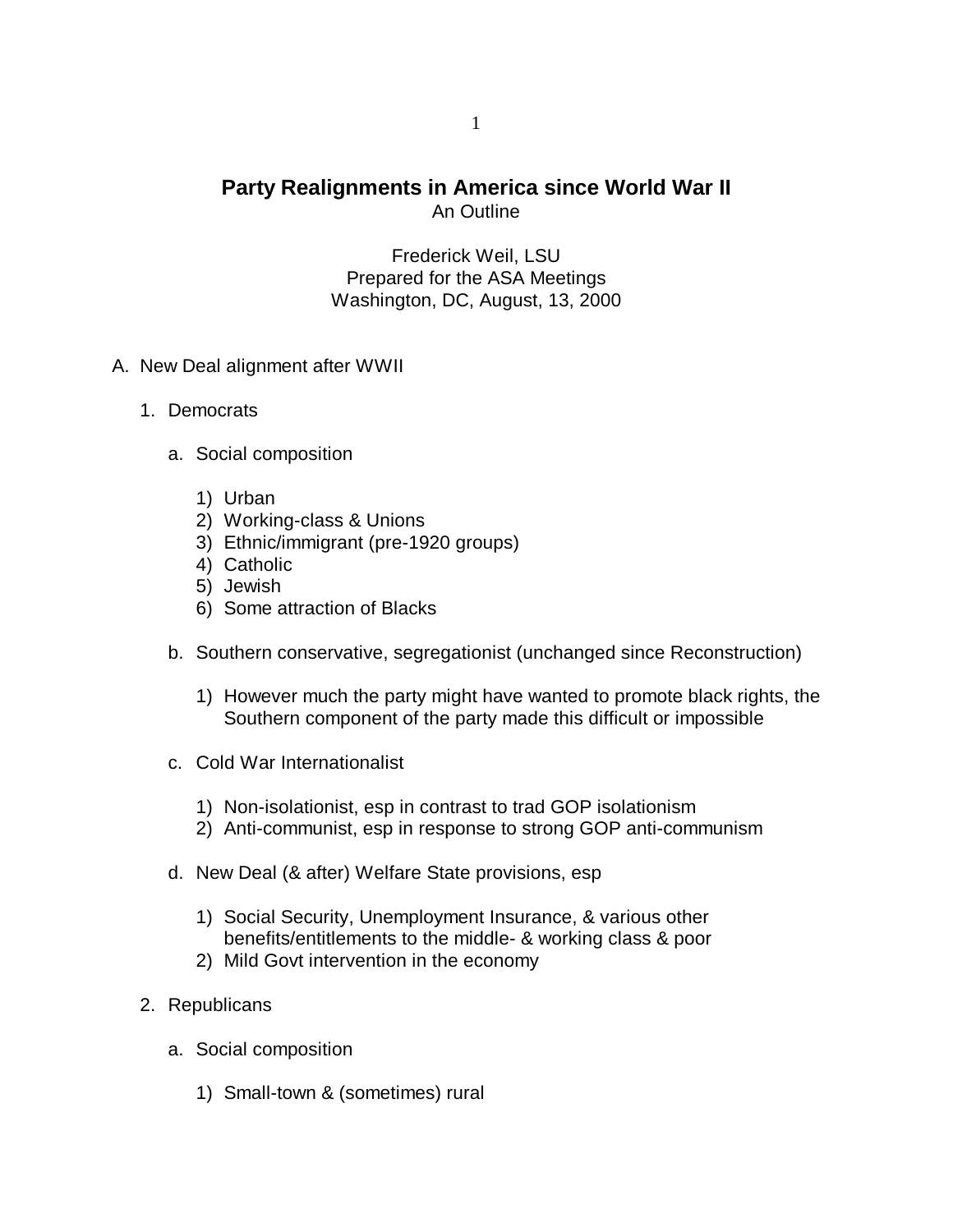- 2) White Anglo-Saxon Protestant
- 3) Middle class
- 4) "Main Street" & "Wall Street"
- b. Non-Southern
- c. Anti-Communist
	- 1) Remaining struggle over Isolationism vs. Internationalism
- d. Mainly free-market, though some acceptance of post-New Deal Welfare State
- 3. This alignment produced
	- a. Strong Democratic Congressional majorities, with a few exceptions
	- b. Strong Democratic party ID majorities
	- c. An underlying Democratic Presidential majority, which the Republicans were effectively able to challenge when:
		- 1) Truman was weak at the wrong time of an election cycle
		- 2) They nominated a non-partisan war hero, Eisenhower
- B. The 1960s
	- 1. By the early 60s, the New Deal alignment had begun to weaken in some respects
		- a. Republicans (esp. Eisenhower, Nixon, Rockefeller) had accepted, or at least ceased contesting, many of the entitlement programs - esp. for the middle class, but also for the poor
		- b. After Brown vs. the Board of Education, Eisenhower began tentatively to support black civil rights, while the Democrats still hung back because of their Southern wing
		- c. Democrats became increasingly cold-war anti-communist, in part as a response to the Republicans
	- 2. During the 1960-64 Presidential term, the Democrats moved to strong support of the Civil Rights movement
		- a. This was still somewhat tentative under Kennedy, but after his assassination, Johnson was key in pushing the civil rights legislation through Congress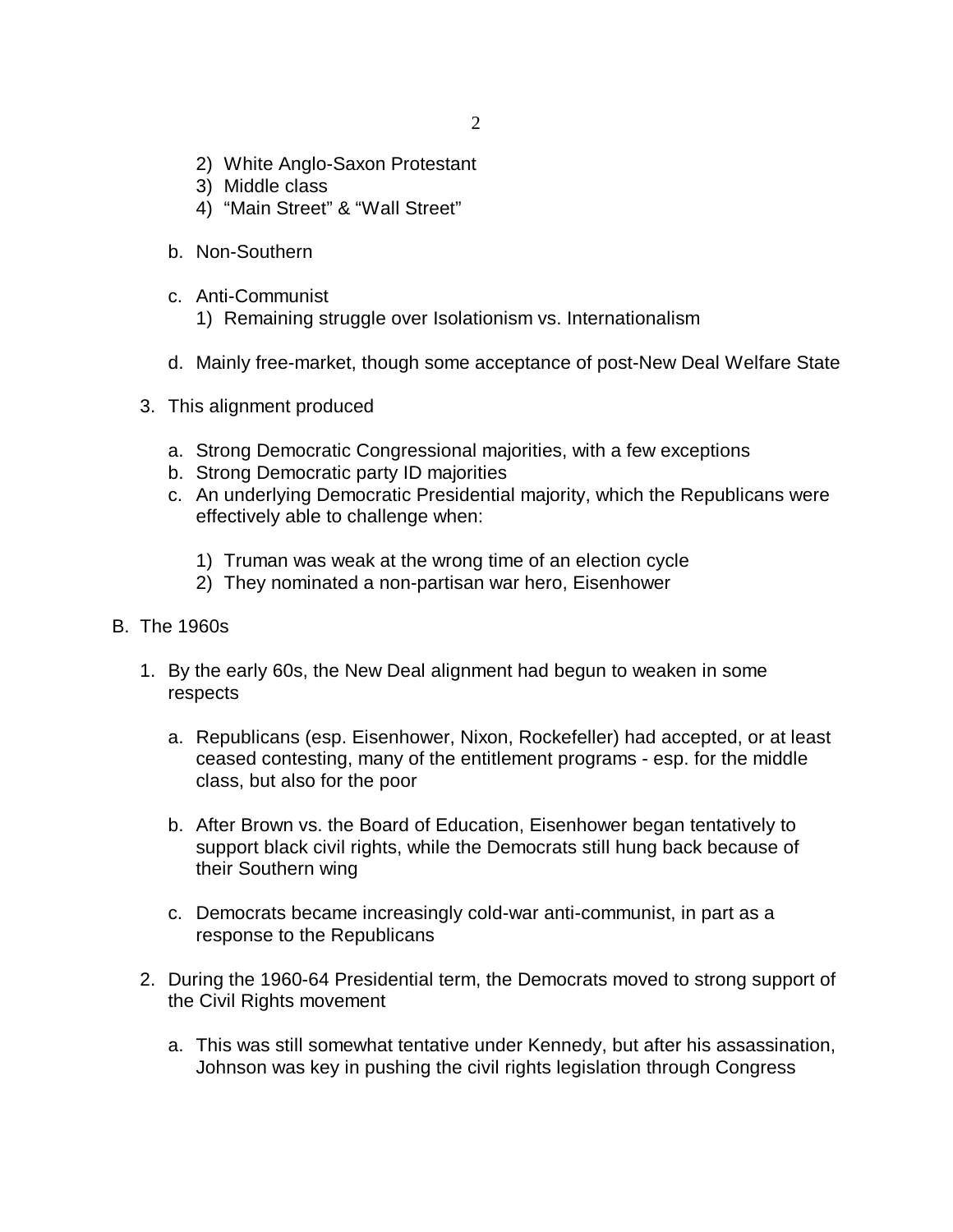- b. This won them full support from African Americans, who moved from plurality support for the Dems to almost unanimous support
- c. It began to undermine white Southern support, beginning with Presidential elections, and eventually continuing through Congressional, Gubernatorial, state and local politics
	- 1) The early stages of this realignment can perhaps be attributed to racial politics, but the later stages perhaps not
- 3. Also, under Kennedy-Johnson, the U.S. became much more heavily involved in the Vietnam War, and this began to produce tensions within the Democratic Party on foreign policy, and led to the emergence of an anti-war New Left
	- a. The anti-Cold War old left was now reinforced by new generations of anti-War New Left, who also had a personal stake because of the draft
	- b. The New Left was also inspired by the Civil Rights movement
- 4. In the course of the 60s, the New Left also became a Counter-Culture: generally anti-authoritarian, anti-Establishment, and anti-traditional morality.
	- a. It was predicated on affluence, and centered on the young, white, non-Southern well-educated middle class
	- b. It stressed individual self-fulfillment, sexual freedom, greater gender equality, freedom of expression, drug experimentation, non-traditional spiritualism, non-traditional family and community arrangements.
	- c. It rejected traditional religious, family, and community authority.
	- d. It was comparatively indifferent to the Old Left's focus on working-class and labor issues.
- 5. The impact of these developments was not yet strongly felt in the 1964 elections, but '64 saw the beginnings of certain political patterns that eventually became extremely important.
	- a. After the Civil Rights legislation, Johnson's landslide was possible only because he was a Southerner himself.
		- 1) The Civil Rights legislation initiated the breakup of the Southern Democratic alignment, and no non-Southern Democratic presidential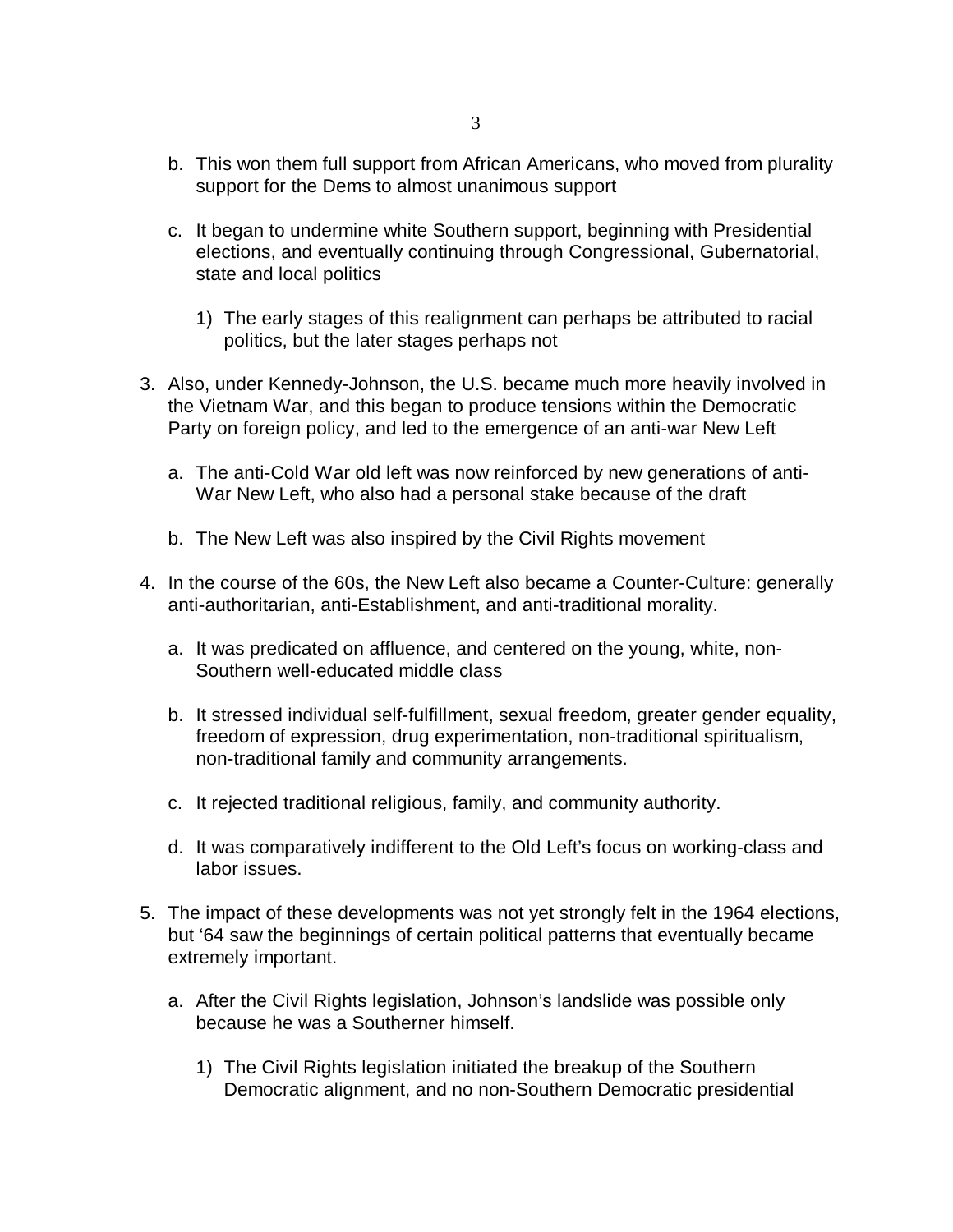candidate since Kennedy has done well in the South - and therefore in the electoral college.

- 2) Johnson was also probably the last Democratic Presidential candidate who could draw fully on the old New Deal non-Southern urban workingclass support. After '64, this constituency began to fragment.
- b. Johnson also did well because Goldwater rejected the moderate Republican accommodation of the New Deal welfare state and of the Democrats' lukewarm support for Cold War anti-communism. Goldwater lost because he was seen as too extreme. However, he planted two seeds that came to fruition under Reagan:
	- 1) A stress on libertarian free-market economics and principled opposition to welfare state measures
	- 2) A reinvigorated Cold-War anti-communism that was not a return to older Republican isolationism
	- 3) He did not take a strong anti-Civil Rights stand, nor did he stress social and cultural conservatism. His legacy on these issues was less pronounced.
- 6. The 1968 and 1972 elections saw the full impact of the issues of Race, the Vietnam War, and counterculture. A major anti-liberal reaction began to set in, first picked up by George Wallace, and then absorbed by Nixon.
	- a. The segregationist South reacted against civil rights legislation, and first supported a segregationist Democrat like Wallace. But Wallace broadened his appeal by also stressing -
		- 1) Opposition to Federal programs and government bureaucracy
		- 2) Patriotic support for the American war effort in Vietnam
		- 3) Opposition to countercultural values and New Left elitism
	- b. Wallace's package began to draw broader support than just Southern segregationists:
		- 1) The non-Southern working class, especially in the industrial Midwest and North Atlantic states
		- 2) Traditional moralists, now not just conservative Protestants, but increasingly, conservative Catholics, too.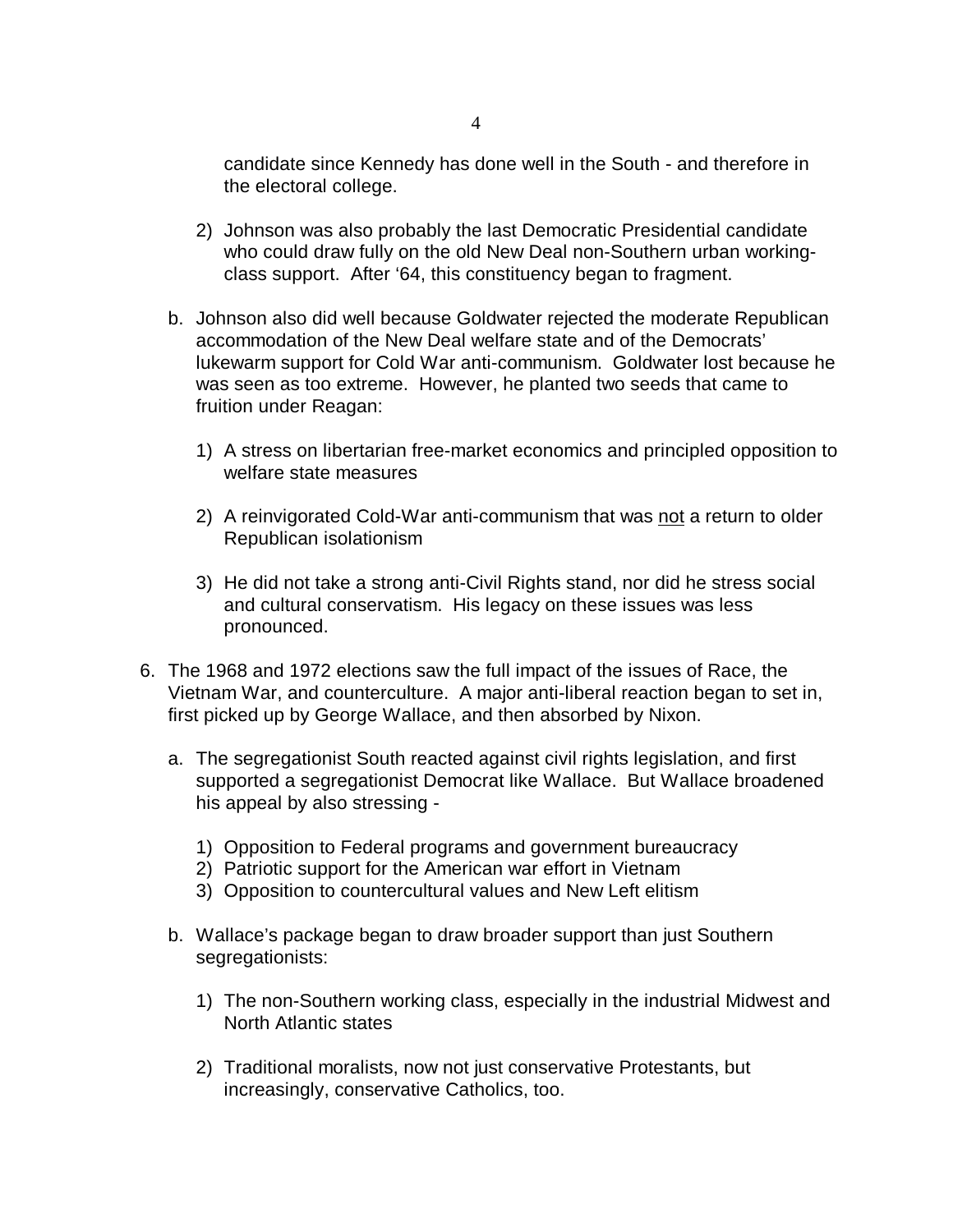- 3) Cold-War anti-communist patriotic non-isolationists.
- c. Wallace helped split the Democratic vote in 1968, but Nixon adopted much of his position, though with reduced intensity. All these factors, including Nixon's "Southern Strategy," helped put an end to the long New Deal Democratic dominance of the Presidency.
- d. Out of office after 1968, the New Left's influence grew in the Democratic Party, and it captured the nomination in 1972. Nixon was able to reinforce the support of the South and anti-New Left constituencies, retain traditional conservative support, and simultaneously move to the center - and won in a landslide.
- e. The scandals of Watergate interrupted this Republican dominance of Presidential elections, but that proved temporary.
- C. Political disaffection, beginning in the 1960s.
	- 1. In the mid-1960s, political disaffection and alienation began to set in, accompanied by declining electoral turnout. This trend has fluctuated a few times, but has never since been decisively reversed.
	- 2. Disaffection was first expressed by the 60s protest movements, especially the Civil Rights and New Left movement. However, even as they expressed disaffection, they also captured the Democratic Party.
	- 3. Disaffection was then expressed by the reaction against these movements under Wallace and Nixon.
	- 4. Spurred on by the tenor of these protest movements, disaffection was increasingly directed against all established social and political institutions, and parties. And this cynicism was tremendously reinforced by the scandals of Watergate.
	- 5. More generally, analysts speak of a period of political de-alignment, rather than realignment during this time.
		- a. The improbable but successful New Deal coalition of Northern liberals and minorities with Southern conservatives began to break apart.
		- b. But more than this, voters stopped taking cues from their own political leadership to the extent that they used to.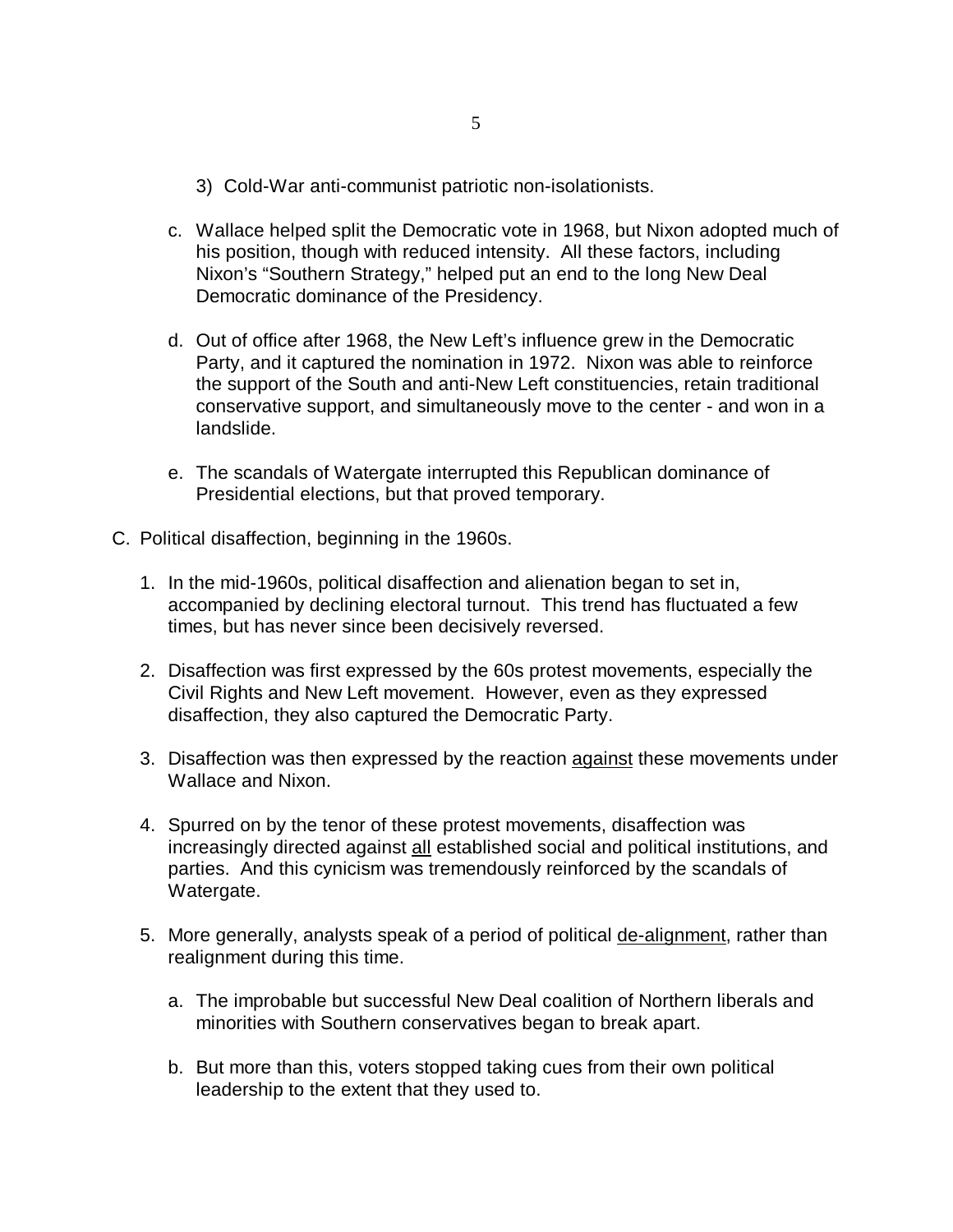- 1) Traditional church, union, ethnic and communal leaders began to lose influence over their members. More voters began to make their choices as individuals, without leadership cues.
	- a) African Americans are a partial exception to this rule. Black leaders retain more influence than in most other social groups, but even they have trouble leading the poorest and most alienated blacks.
- c. Voting became increasingly influenced, not by traditional leaders and alignments, but by new single-issue social movements, by candidates' personalities, and by scandals and corruption.
	- 1) Even the influence of social movements began to wane, as they moved to direct mail and television rather than social mobilization to attract support. The result was even less influence of organization and even more social and political privatization.
- 6. As the parties lost their ability to integrate constituencies in broad, stable coalitions, all groups began to feel more neglected and disadvantaged. Political disaffection with parties and government grew.
- 7. Again, this disaffection was not simply due to unpopular policies. A great number of individual policies were actually very popular. Nor was it simply due to the unpopularity of individual politicians - on the contrary, surveys often show strong respondent support for their own representatives. Rather, disaffection was due to the decreased integrative capacity of parties and leaders, and government and social institutions.
- 8. Some politicians, notably Reagan and Clinton, have been able to reduce this disaffection temporarily, but not reverse the major trend.
- D. The 1970s 1980s.
	- 1. After Watergate, the Democrats made large gains in the 1974 congressional elections, and revived the New Deal coalition sufficiently to elect Jimmy Carter, a Southerner, in 1976. But in terms of Presidential politics, this was a temporary aberration.
	- 2. Several important socioeconomic developments began to change the terms of politics.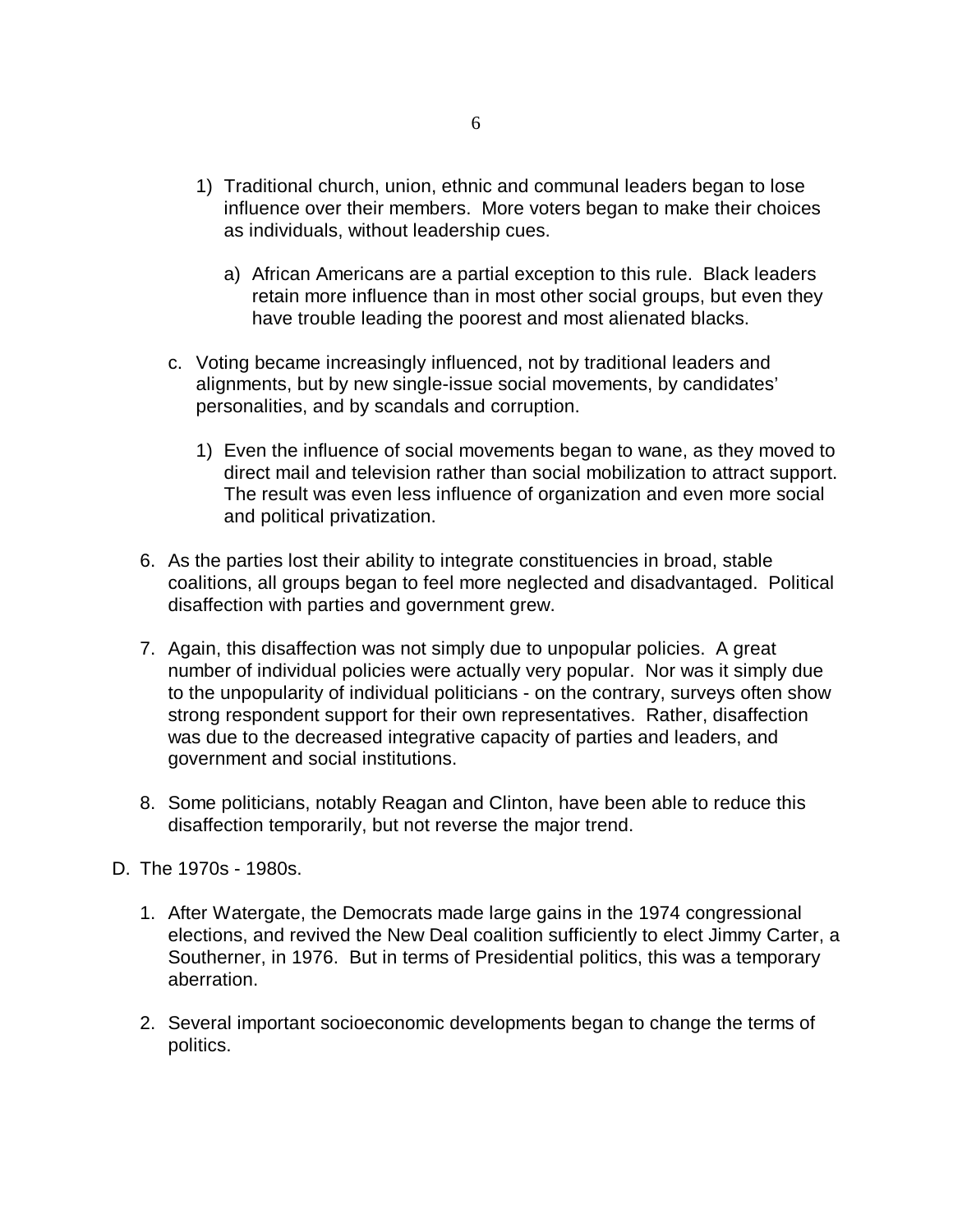- a. The long post WWII economic expansion slowed tremendously with the oil shocks, recessions, inflation, and deficits of the 70s and 80s. People spoke of fiscal crises and crises of governability.
- b. At the same time, de-industrialization gained speed. Manufacturing moved increasingly offshore, and despite a weaker economy, a post-industrial economy and society grew.
- c. The economic squeeze and movement to service economy was accompanied by a greater feminization of the workforce. And as women moved increasingly into the labor force, the women's movement gained force.
	- 1) Although women's pay has trended toward equality, it was substantially less than men's, especially early in this period.
	- 2) The women's movement also put questions of divorce, abortion, and single-parenthood more squarely into the public debate.
- d. Social conservatives began to counter-mobilize on the social questions raised by the women's movement, and Christian fundamentalism became a major political force.
- e. Again, movement organization on both the left and the right was more privatized and less socially mobilized, using direct mail and media, than the civil rights and anti-war movements had been.
- f. Overt racism became less politically relevant.
	- 1) On one hand, racial attitudes in the South began converging with the rest of the nation. On the other hand, issues moved from denial of civil rights and segregation to questions of busing and affirmative action - in all parts of the country.
	- 2) African Americans remained firmly in the Democratic column.
	- 3) Social conservatives reduced their emphasis on racial questions and turned instead to questions of traditional values, family, sexuality, and religion. The distance from the social conservatism of George Wallace to that of Ronald Reagan highlights this change.
- g. The Cold War reached a turning point with American withdrawal from Vietnam; and it ended with the collapse of the Soviet empire, having been given a big push by Reagan's defense spending.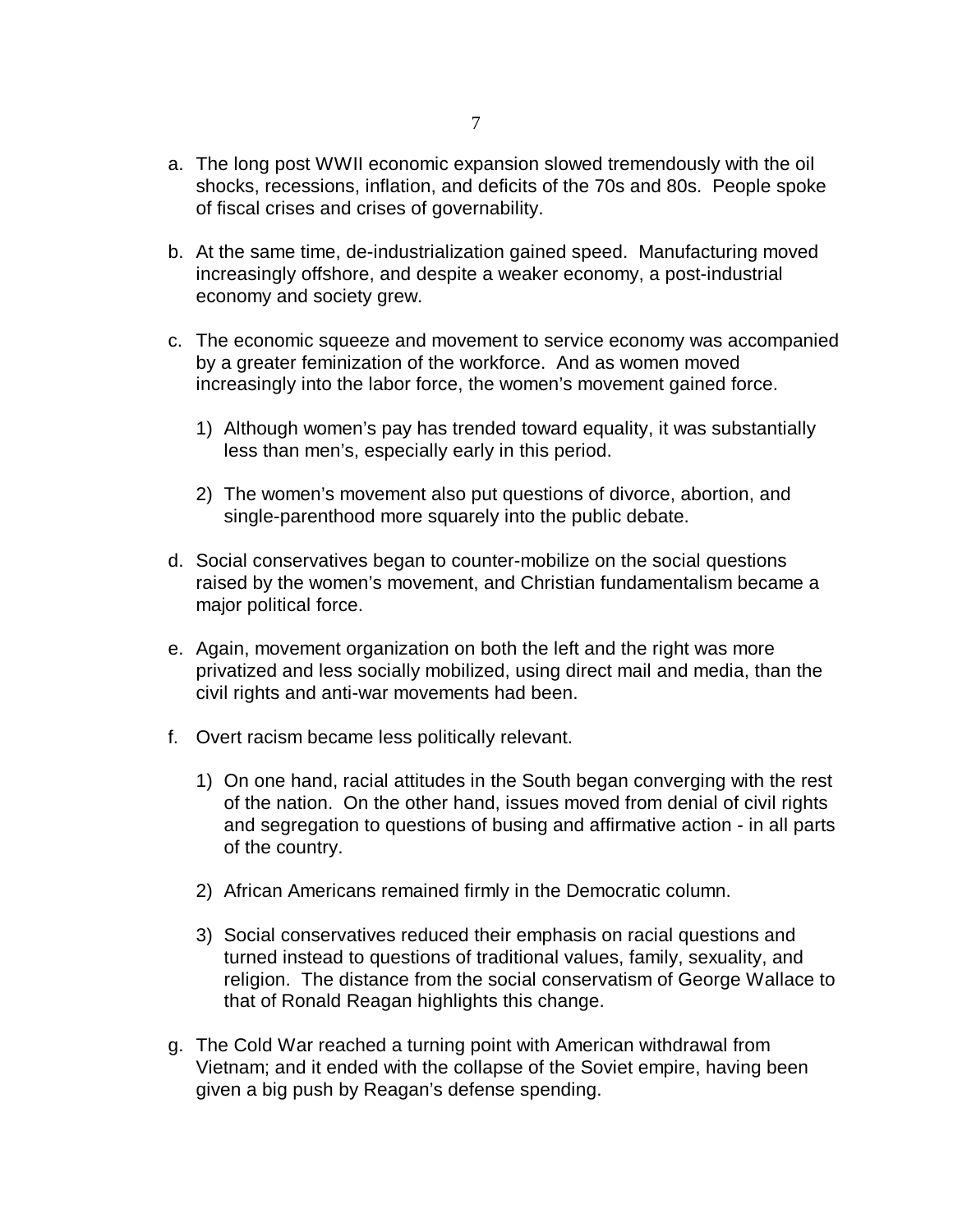- 3. The political consequences of these socioeconomic changes were these:
	- a. The South continued to move more firmly into the Republican camp, no longer so much because of racism, but because of Christian conservatism, conservative social values, and Cold War patriotism.
	- b. The organized working class continued to lose power and influence. Unionization declined in the weak economy and with de-industrialization. More families moved into white-collar occupations and thus, further from old New Deal partisan loyalties. Reagan in particular made great inroads into the working-class electorate, especially when they were socially conservative. Bush had less success, but aimed at a similar goal.
		- 1) The unions have subsequently regained some of their political influence but more as a pressure group than as a mass-based organization.
	- c. A gender gap began to open up, not just in America, but in most western democracies, based partly on economic inequality, partly on social issues, and partly over defense issues. More on this later.
	- d. These changes tended to work to the Republicans' advantage, not only in Presidential politics, but increasingly, in the Senate, and eventually in the House, too. However, there were certain consequences and limits of Reagan's and Bush's policies.
		- 1) Reagan and Bush both gave strong symbolic lip-service to the social issues, but refrained from pushing much policy - except, to some extent, in court appointments.
		- 2) They greatly increased defense spending, but without reducing social spending much. They also oversaw important tax reductions. The result was victory in the Cold War, and a huge increase in government deficits.
		- 3) The Republicans and Thatcher in Britain also put tremendous emphasis on marketization. Government services were privatized, markets were encouraged, and unions discouraged. This trend later gained force with the collapse of Communism.
	- e. Republican policy had several important consequences
		- 1) It ended the Cold War. Republican credit for this was short-lived because it also removed one of their most effective issues: anti-communism.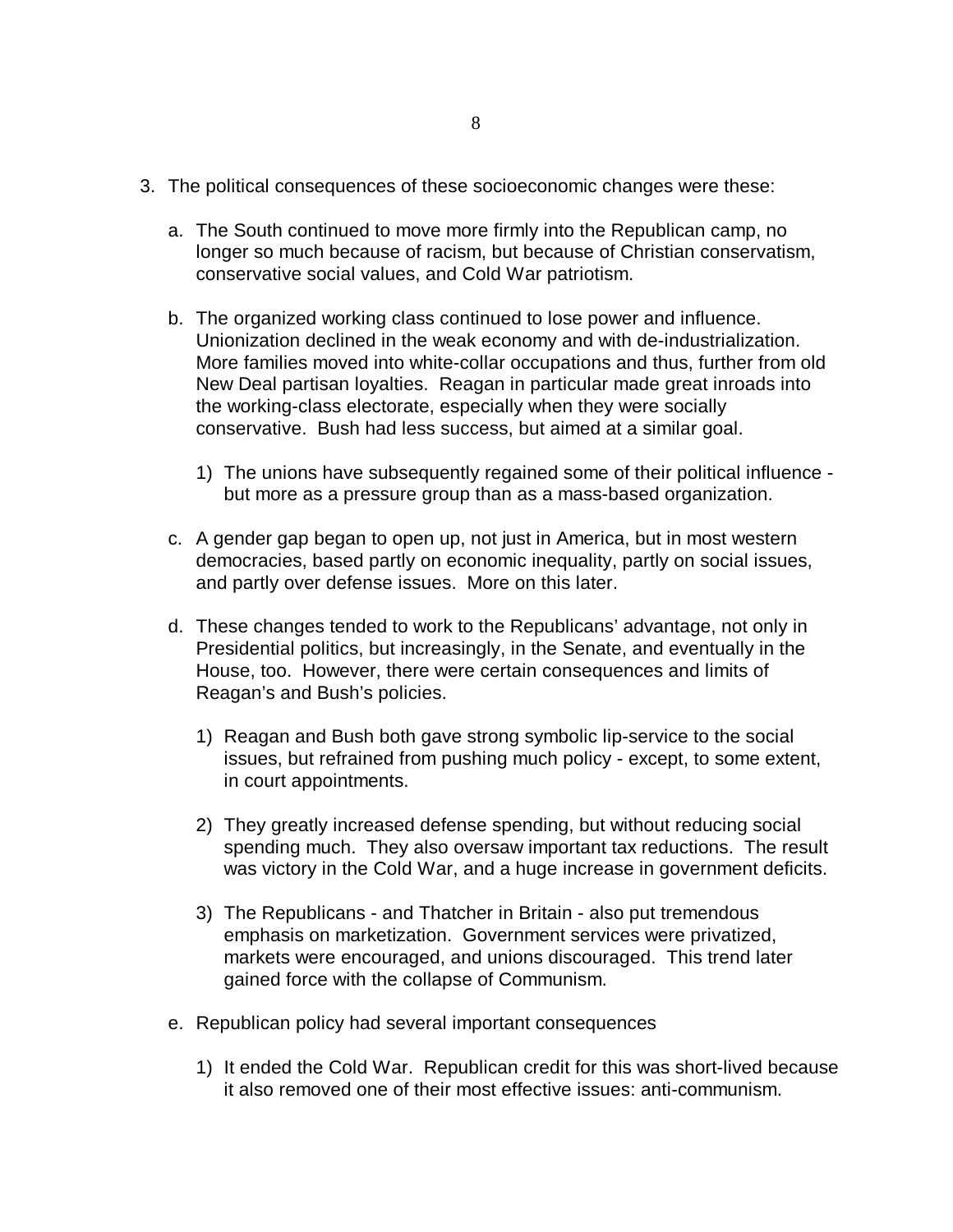- a) Center-right parties all over the world actually lost influence because of this victory, and some parties like the Italian Christian Democrats actually went out of existence, when voters were no longer willing to overlook corruption for the sake of anti-communism.
- b) Center-left parties all over the world had to scramble in the 90s to develop "third ways." In the U.S., this would open opportunities for "New Democrats" like Clinton. By the mid-90s, "third way" center-left parties governed most western democracies.
- 2) It greatly increased government deficits, and opened a new axis of economic debate.
	- a) Reagan's Republicans had hoped to use tax cuts to force reductions in government spending. Yet while voters were opposed to "big government" in the abstract, they strongly supported almost every government program. On concrete issue after concrete issue, Republicans found very little support for spending reductions, and the deficit resulted.
	- b) Republicans were now divided on policy. On one side were economic populists, who wanted tax reduction, fewer government services, and more marketization. And on the other side were fiscal conservatives, who wanted to balance the budget.
	- c) This policy split reflected strains within the Republican coalition. Reagan's Republican party had put together a "big tent," which as Bill Schneider put it, was composed of three parts: Wall Street, Main Street, and Easy Street. Wall Street and Main Street were the traditional Republican constituents, and they leaned toward fiscal conservatism. Easy Streeters were the Reagan Democrats, and they were the economic populists.
	- d) The Democrats were initially left out of this debate. Republican tax reductions had stolen one of their traditionally popular New Deal strategies - pump-priming - and along with it, part of their appeal to white working-class voters.
	- e) Deficits did, however, open the way for Ross Perot's third-party insurgency, focused on fiscal responsibility. Perot mainly harmed the Republicans, because he drew more from fiscal conservatives than Reagan Democrats.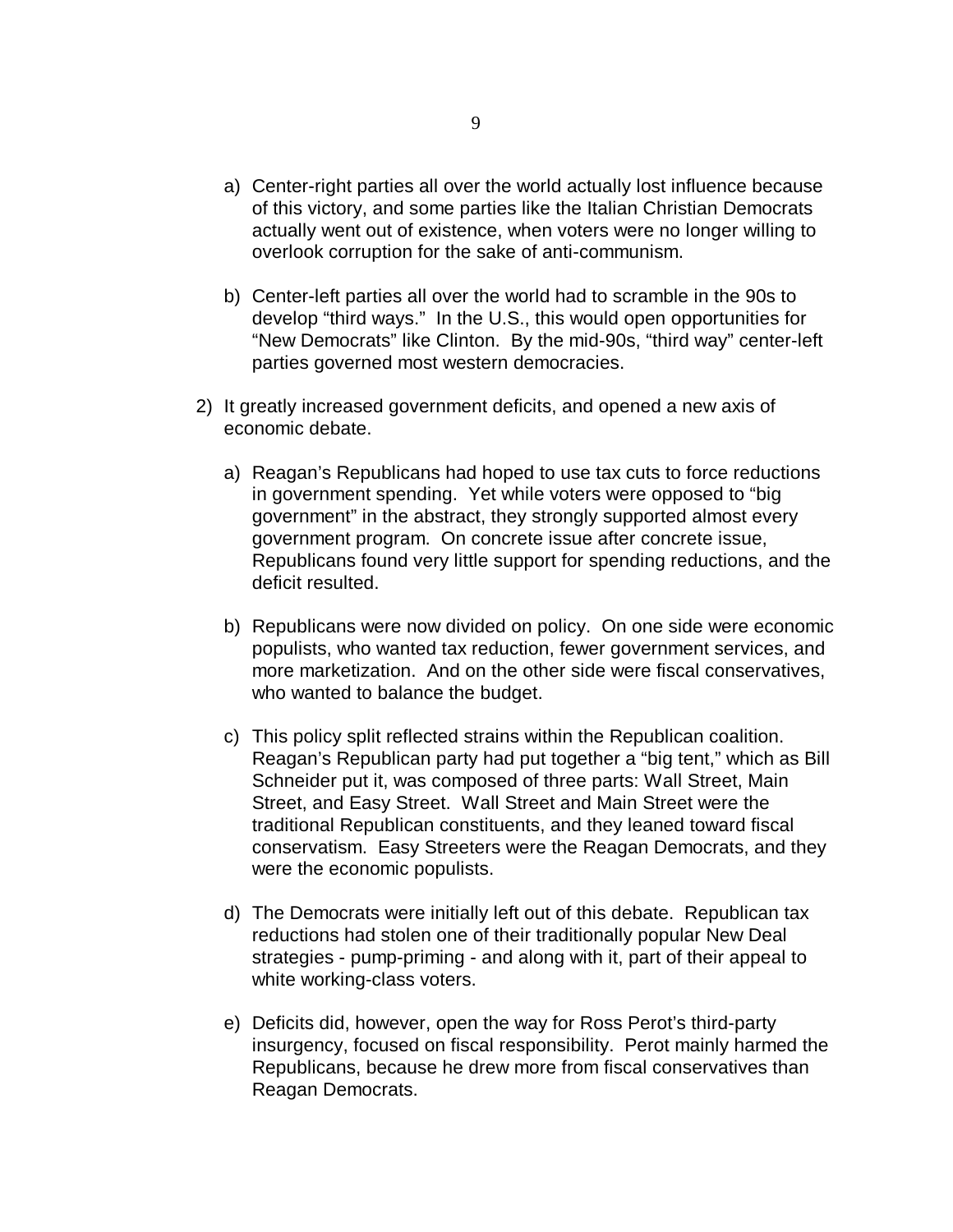- 3) Finally, social conservatism began to reach its political limits.
	- a) Neither Reagan nor Bush ever delivered as much policy as lip service to the social conservatives. Reagan was personally so popular among social conservatives that they tended to forgive him for it, but Bush was always suspected of not being "one of us."
	- b) As they failed to get much substance for their support, Christian conservatives, especially, began to re-think their commitment to political activity. (Some observers note that Evangelicals have historically tended to avoid party politics, and that the 1970s and 1980s were an aberration in this respect.) Also, after fielding two secular Northerners in the 80s (Mondale and Dukakis), the Democrats returned to Southern candidates in the 90s (Clinton, Gore), who could cut into Christian conservative support. As a result, Christian conservatives became less of an active force in favor of the Republicans.
- E. Institutional factors that promoted polarization from the 1960s to the 1980s.
	- 1. Some observers have speculated that the American public became more polarized from the 1960s to the 1980s, and that this accounted for polarization of the parties.
	- 2. However, studies of public opinion, like Paul Dimaggio's AJS article, have indicated that there was not substantial polarization of public opinion, though political partisans polarized to some extent.
	- 3. One reason for partisan polarization was the party primaries. Candidates had to appeal especially to activists, who voted more heavily in low-turnout primaries. This benefitted more extremist challengers through this period.
	- 4. Another reason was the redistricting of Congressional seats in the wake of Civil Rights legislation.
		- a. As congressional districts were made more uniform in terms of race and class, the elected Representatives could take more extreme positions because they did not have to form coalitions of diverse constituencies.
		- b. Thus, House Representatives became more polarized than Senators or Governors, who had to be elected from more diverse state-wide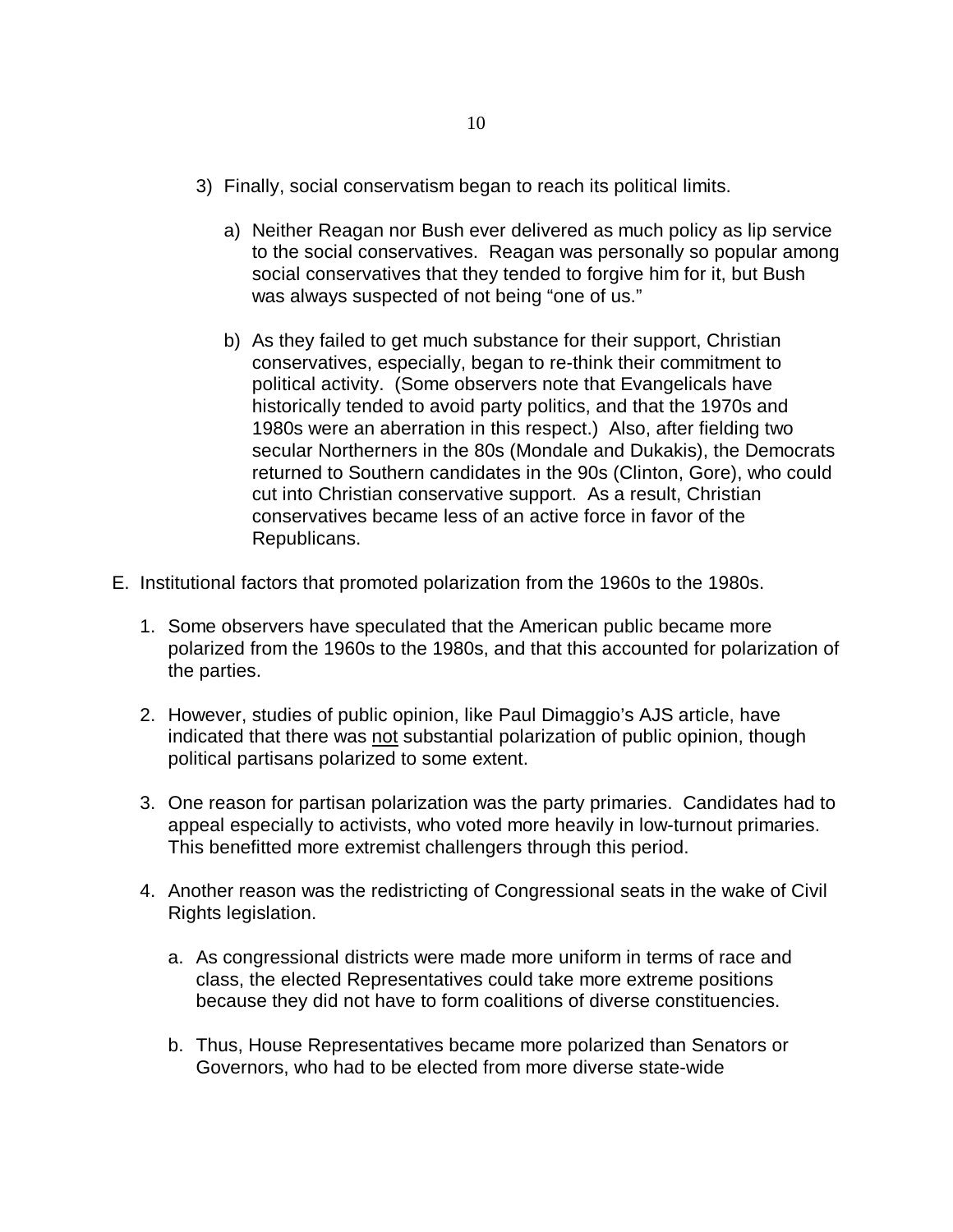constituencies, or than Presidential candidates, who had to put together national coalitions.

- 5. One consequence of partisan polarization was that now, not only "movement" voters, but even centrist voters began to feel disaffected.
	- a. In social terms, the parties were becoming defined by their more socially extreme constituencies. For the Democrats, these were activist blacks, feminists, environmentalists, gays and lesbians, and protectionists within the labor movement. For Republicans, these were Christian conservatives, antiabortionists, and anti-government, anti-tax populists.
	- b. Thus, socially-centrist voters became as alienated as social movement voters had earlier felt. This eventually aided the Perot candidacy; and it helped Clinton, and later, George W. Bush move their parties back toward the center. The parties began increasingly to battle for the "Angry White Men," "Soccer Moms," and similar constituencies, who had once formed the center of American politics.
	- c. Of course, with a nation as diverse as the United States, and with an electoral system not based on proportional representation, it is always difficult to hold together coalitions within just two parties. Some groups will almost inevitably feel excluded. What is unusual is that by the end of the 1980s, it was the centrist constituencies who felt excluded.
- 6. Ultimately, party polarization changed the whole dynamic of party primaries and third party insurgencies. Earlier in this period, challengers to the party establishment generally came from the extremes. Examples include Goldwater, George Wallace, Bobby Kennedy, McCarthy, McGovern, and Reagan. By the end of this period - and extending up to the present - insurgents came from the angry center. Perot is the biggest example, but others include John Anderson, Clinton, McCain, and Bradley. In fact, in this year's primaries, the partyestablishment candidates had to move to the outside to beat centrist insurgents.
- F. The 1990s.
	- 1. In the 90s, the Democrats under Clinton clawed their way back toward the center, and the Republicans initially continued their movement to the populist, socially conservative right, but then found themselves overextended and forced to rethink their position.
	- 2. In 1992, George Bush was punished by economic populists for going back on his "no new taxes" pledge; and he wasn't able to hold the fiscal conservatives in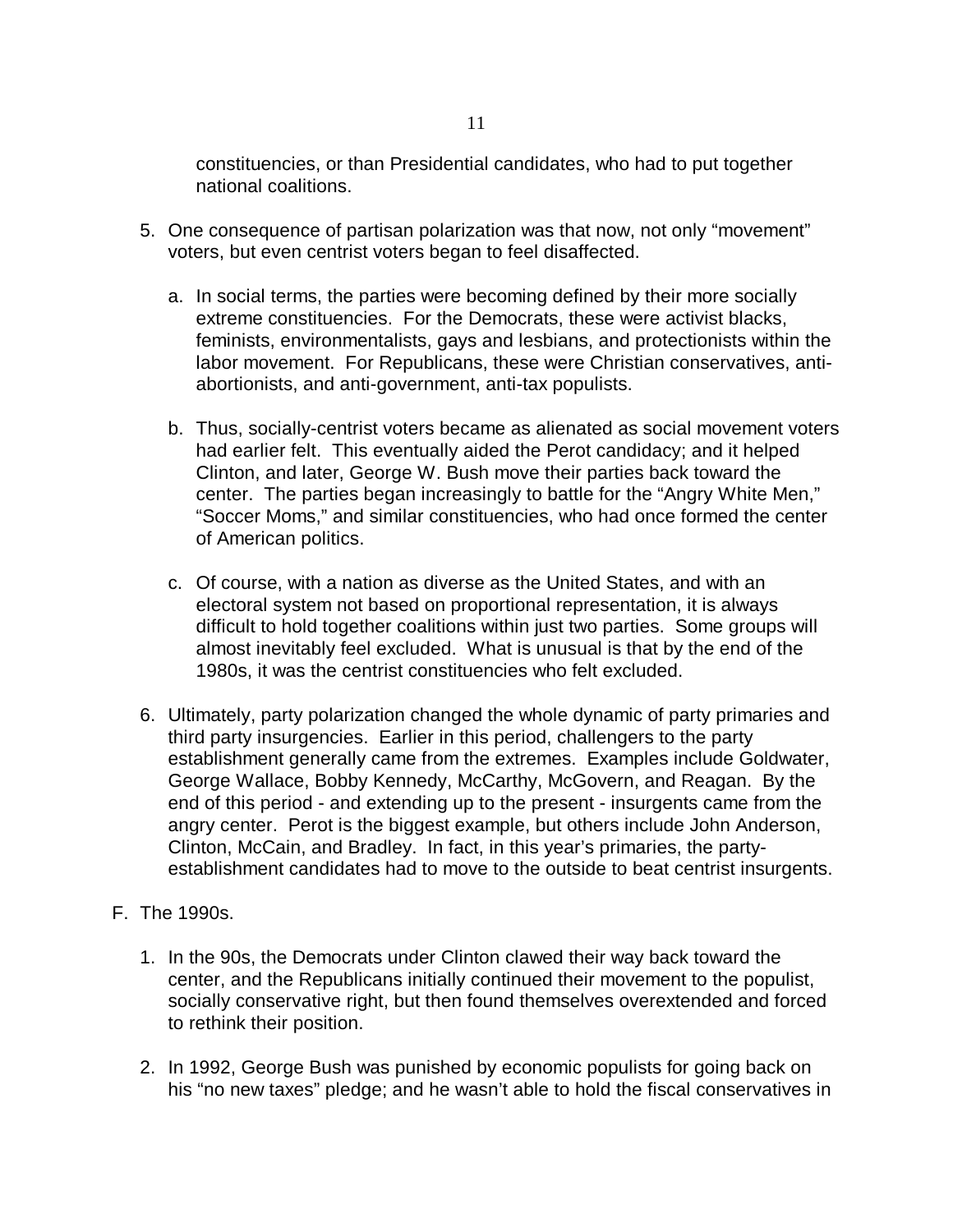line against the Perot insurgency. He got very little help from the Western victory in the Cold War. The Gulf War boost was very short-lived.

- 3. At the same time, Bill Clinton signaled that he intended to pursue a fiscally conservative policy, and reign in the influence of new left "movement" politics, especially those who were farthest out in the black, counter-cultural, and women's movements. He no longer had a Cold War flank to protect.
	- a. After a political false start on a National Health Insurance policy, Clinton in office drew back from ambitious new social policies, and eventually even scaled back welfare benefits.
	- b. He gave Robert Rubin and Alan Greenspan the lead on fiscal responsibility. This resulted in an enormous economic expansion, which helped paper over any tensions that might have emerged within the Democratic coalition from a weak economy.
	- c. As a result of the expansion, fueled by the "New Economy," Clinton was also able to push through more market policies and promote international open markets against economic populists in his own party like Gephardt, and outside the party, like Buchanan.
	- d. Deficits disappeared, and the issue was removed from the political agenda at least for the time being.
	- e. Clinton and the Democrats could now focus on maintaining and protecting social programs like social security, and pursue an incremental approach on health care, education, and anti-poverty programs.
- 4. After benefitting from Clinton's initial political missteps on a national health insurance and possibly gays in the military, the Republicans took control of the House for the first time in decades with their Contract With America in 1994.
	- a. However, they may have benefitted as much from low Democratic turnout as from real voter change.
	- b. The Republicans overestimated the popularity of their programs and underestimated Clinton's political skills. They overextended themselves, lost showdowns, and were punished at the polls in 1996 and even 1998.
	- c. Their impeachment campaign against Clinton struck very little popular resonance, and may even have produced a backlash against Republican moralistic "extremism." The public didn't approve of Clinton's private actions,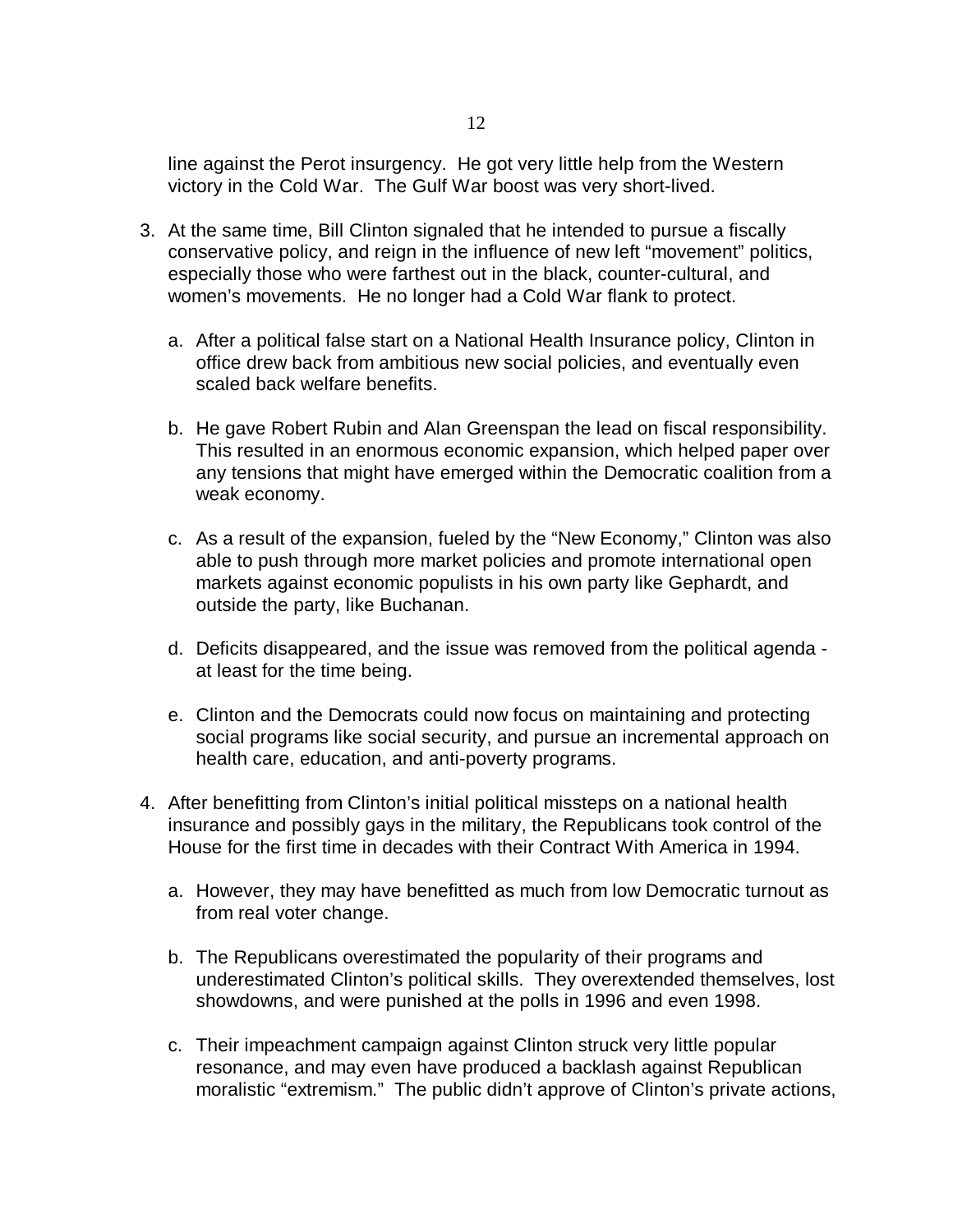but felt it wasn't an abuse of office. He was also shielded by a strong economy and high job-approval ratings - and, like Reagan, by his charm.

- 5. Coming into the 2000 election, George W. Bush signaled his intention parallel to Clinton's in 1992 - to move his party back toward the center, with his "compassionate conservatism."
	- a. He hopes to downplay extreme social conservatism, without losing social conservative voters. Thus, he says as little as possible about issues like abortion or prayer in schools.
	- b. He hopes to steal, or at least cut into, some of the Democrats issues as Clinton earlier stole the traditionally Republican issue of fiscal conservatism. Thus, Bush speaks of educational reform, and providing aid to the poor through "faith-based institutions."
	- c. He makes gestures toward minority voters.
		- 1) In the case of Hispanics, he actually hopes that this group may come into play. He has had success in wooing Hispanics in Texas, as has his brother Jeb in Florida. He appeals to middle-class Hispanics on economic policy, of course, but he also appeals on the basis of family and religious values, and cultural respect.
		- 2) He would also like to make inroads with Asians, along similar lines.
		- 3) He doesn't have much immediate hope of winning over many African Americans, though he hopes the Republicans can eventually attract some support in the future - again, along the same lines.
		- 4) One of the biggest reasons for his outreach to minorities is to signal that he is socially tolerant, especially to middle class women - Soccer Moms. This is a low-cost way of showing social moderation, without driving off social conservatives by making concessions on anti-abortionism or religious fundamentalism.
	- d. Bush had to divert his centrist drive to defeat McCain, the centrist challenger in the primaries, but he seems back on track, without having tarred himself too badly as an extremist Republican.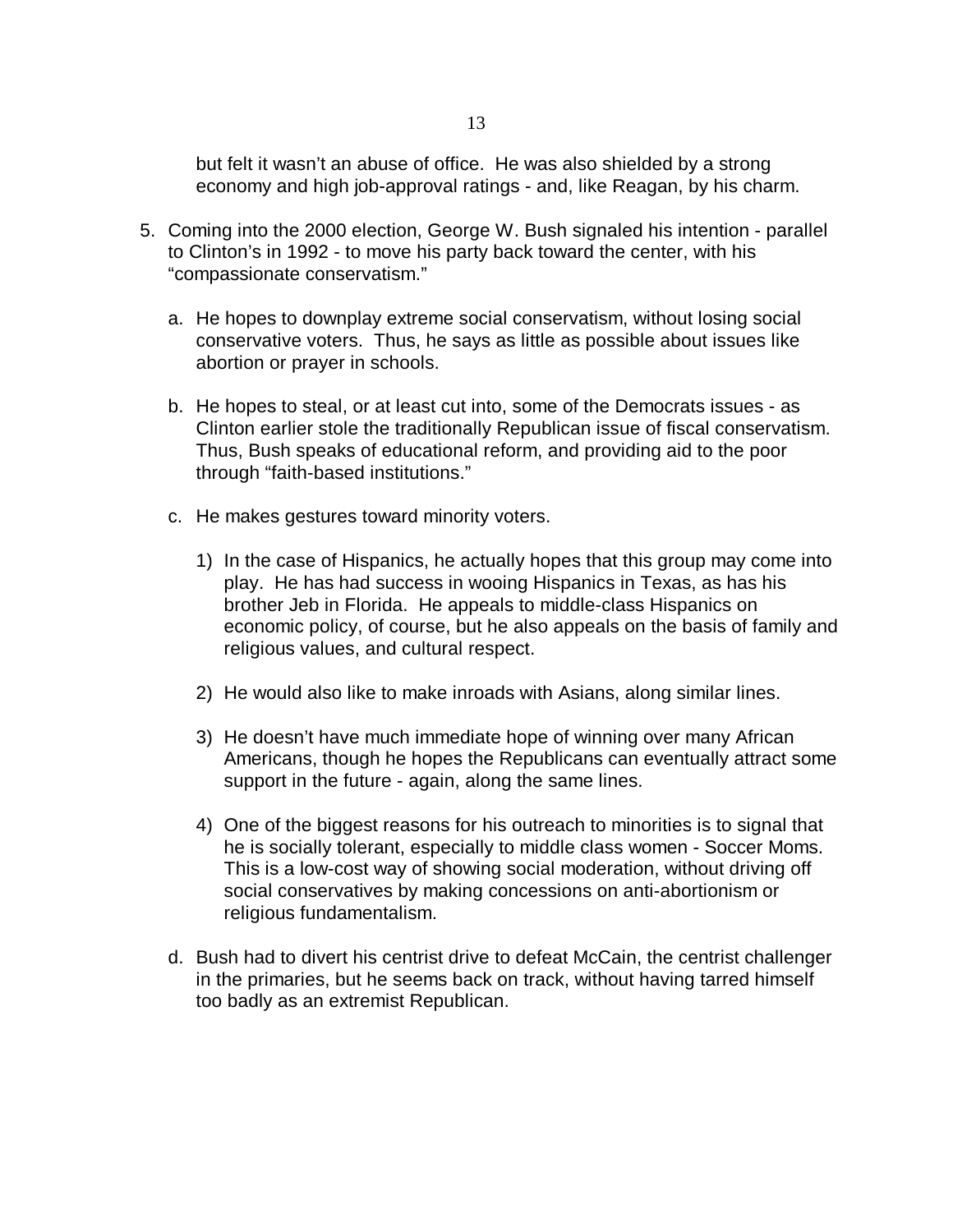## G. Beyond 2000.

- 1. Thus, both parties moved to certain extremes in the 1960s 1980s period, as the New Deal alignments faded, in order to capture new constituencies.
- 2. As these realignments reached certain limits, and in a post-Cold War period of prosperity - with the really hard issues off the agenda for the moment - the parties are moving back toward the center to try to consolidate their reconstituted coalitions. Competition has returned to the sociological center, as well, as the parties attempt to capture/recapture cross-pressured middle-class white men and women voters, without alienating their more extreme true believers.
- 3. These centrist battlegrounds have opened at least by the 1990s
	- a. Gender. Historically, the gender gap that opened in the 1970s can be caricaturized as cowboys versus moms.
		- 1) White middle-class men (the cowboys) were attracted to individualist and macho themes like a strong defense, gun rights, law and order, lower taxes, and smaller government.
		- 2) White middle-class women (the moms) were attracted to "nurturance" issues like education and health care (because they were more often care-givers for young or old family members), maintaining government programs (because they were less economically secure), and perhaps also abortion rights and gun control - though the latter two divide the genders less than is sometimes thought.
		- 3) Lake and Goeas have noted that a "marriage gap" has begun to open up in the same realm as the gender gap.
	- b. Minorities and new immigrants.
		- 1) Most Hispanics favor the Democrats, while Asians are more evenly divided, but both groups' loyalties are increasingly in play, and the Republicans are increasingly interested in them.
			- a) Republicans can appeal to them on economics as they enter the middle class, and on traditional family and religious values.
			- b) Of course Hispanics and Asians are also divided into many nationality groups, whose party preferences vary widely.